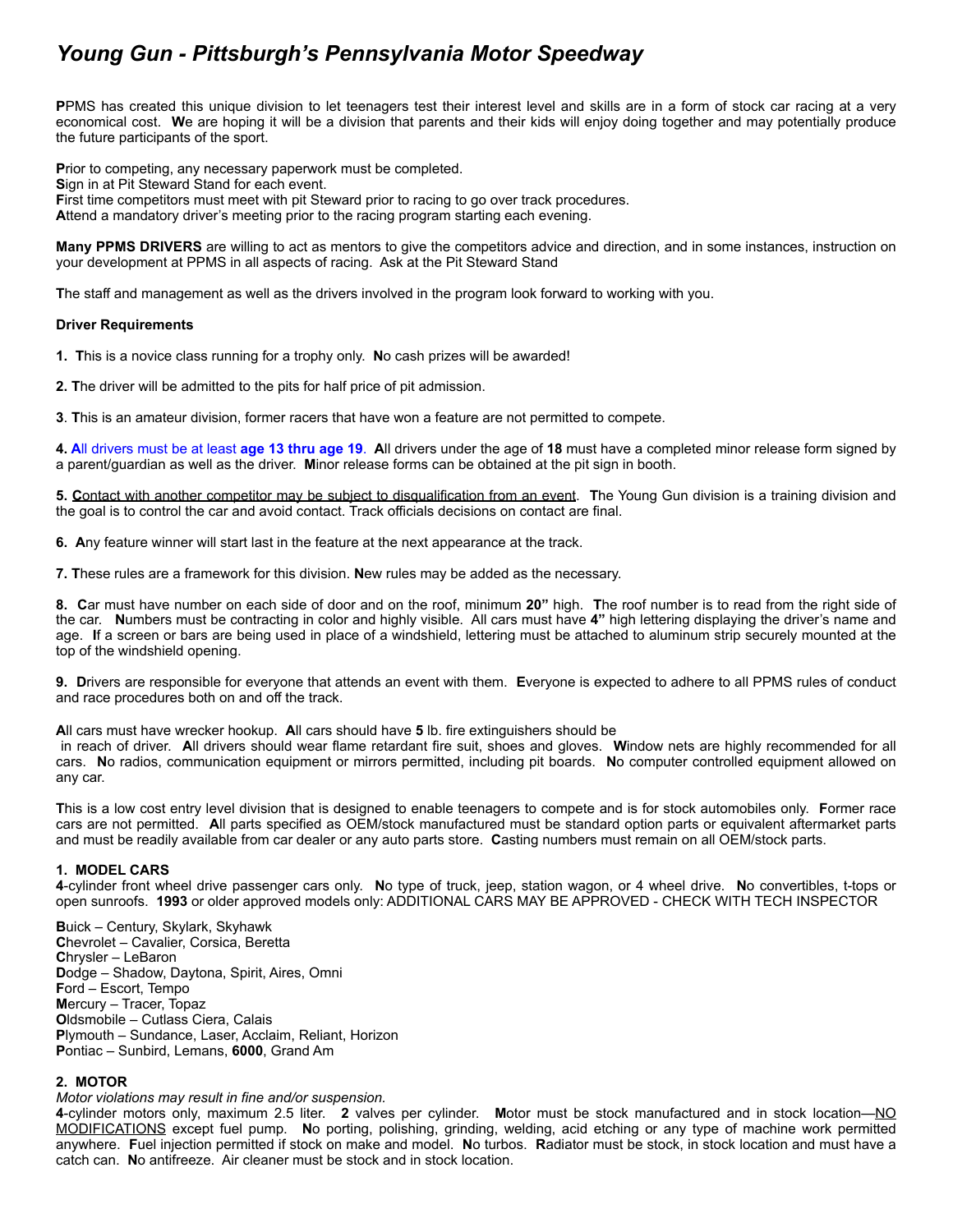# **3. BODY**

**B**ody panels must be stock manufactured and must be stock appearing at all points. **A**ll glass, chrome, and flammable materials should be removed except windshield may remain. **S**ide mirrors must be removed, rear-view mirror is optional. **D**ashboard may remain intact. **D**oors should be welded or bolted closed and should have minimum of two **1" x 1/8" x 6"** steel straps welded door to body. **E**ach door should also have one **1 x 1/8" x 12"** steel strap welded from the top of the door window frame to the roof on each door. **S**tock appearing bumpers in stock location and should have smooth edges. **B**umper may not be reinforced or braced in any way and bumper shocks must remain functional. **N**o cutting or chopping of body components except drivers door may be hulled for roll cage and trunk may be cut only for fuel cell installation. **N**o other metal may be removed from car. **A**ll holes in firewall should be covered with metal. **F**ull metal roof. **S**unroof opening may be sealed with sheet metal securely welded to the roof.

### **4. HOOD, TRUNK & SPOILERS**

**N**o spoilers, ridges or wings of any kind. **T**he hood and trunk lid or hatch back must remain on car. **T**he hood and trunk latch must be replaced with minimum of **3** racing hood pins. **T**he hood and trunk hinge must remain stock.

#### **5. TIRES**

**D**OT approved, stock production passenger tires only. **N**o winter tread or racing tires. **70 or 75** series only. **N**o grooving or tire alterations. **M**ust have DOT number and manufacturer's logo intact. **R**acing tires manufactured with DOT numbers are not legal!

#### **6. WHEELS**

**6"** maximum steel wheels. **A**ll wheels should be reinforced with double nuts and washers.

## **7. CARBURETOR**

**C**arburetor must be stock for make and model or stock fuel injection permitted. **N**o modifications! **N**o turbos.

#### **8. FUEL**

**G**asoline only. **N**o alcohol, nitrous oxide, nitro-methane, propylene oxide or additives. **F**uel lines should not pass through driver's compartment.

#### **9. DISTRIBUTOR**

**D**istributor must be stock for make and model.

#### **10. FRAME**

**F**ull stock front and rear frame. **N**o modifications permitted except unibody frames should be connected by minimum **2"** wide x **3"** high steel rectangular tubing connector rails with **.120"** minimum wall thickness. **U**nibody connector rails should be connected to the back of the front snout and the front of the rear subframe. **N**o holes may be cut in frame or connectors.

## **11. SUSPENSION & STEERING**

**A**ll suspension components must be stock production and in stock location. **O**ne shock on each wheel. **N**o racing shocks or coilovers. **N**o weight jacks. **S**teering system must remain stock with stock steering column. **N**o heavy duty suspension or steeing parts

## **12. TRANSMISSION**

**S**tock production, front wheel drive, automatic transmission only. **M**ust have working reverse gear.

## **13. BRAKES**

**A**ll cars must have stock **4** wheel braking system. **C**alipers and rotors must be steel. **N**o drilling or lightening of brake components. **N**o driver-adjustable brake systems.

## **14. INTAKE & EXHAUST**

**I**ntake and exhaust manifolds must be stock. **M**ufflers are required for all cars and must meet the decibel limits. **E**xhaust system must remain stock except catalytic converter must be removed. **E**xhaust must exit the car behind the driver's compartment and be securely mounted to the car. **A**ny car that loses the exhaust during racing will be disqualified.

#### **15. STARTER AND BATTERY**

**S**tock production starter required. **A**ll cars must be self starting. **B**attery must be in stock position and should be secured by metal straps. **B**attery disconnect kill switch to shut down motor and fuel pump highly recommended mounted in reach of driver and should be clearly labeled for safety crew.

# **16. ROLL CAGE**

**4-**post, box-type roll cage should be constructed with **1 ¾"** minimum outside diameter and **.095** minimum thickness steel tubing. **S**hould have at least **3** horizontal bars at driver's side door and **2** horizontal bars at passenger side door, extended outward into door panels. **2** vertical bars between each horizontal bar as additional support are recommended. **R**oll cage should extend forward on driver's side to protect foot area completely. **Roll cage should be securely welded to unibody floor panel and square tubing at all 4 posts, with the square tubing running parallel to rocker panels and securely welded to the floor panel. Floor panel should be reinforced with steel plates where posts are attached. R**oll cage should be welded together **360** degrees at all intersecting points or have gussets and DOM. **6**-point roll cage is highly recommended with diagonal bars bracing roll cage at rear, and should run from frame to top of roll cage. **T**op of roll cage should be at least **2"** above top of driver's helmet. **H**ead rest recommended. **F**ront windshield opening should have bars, wire mesh or windshield and driver's side window should have quick-release net. **A**ll roll cage bars within reach of driver should be covered with non-flammable foam padding. **O**ther than padding, roll cage must remain exposed with no aerodynamic effects.

## **17. GAS TANK/FUEL CELL**

**F**uel cell is HIGHLY recommended and should be securely mounted inside a **20** gauge metal box and secured to frame with a minimum of two **3"** x **1/8"** steel straps on each side. **I**f fuel cell is used, it should be located in the trunk area on all models.